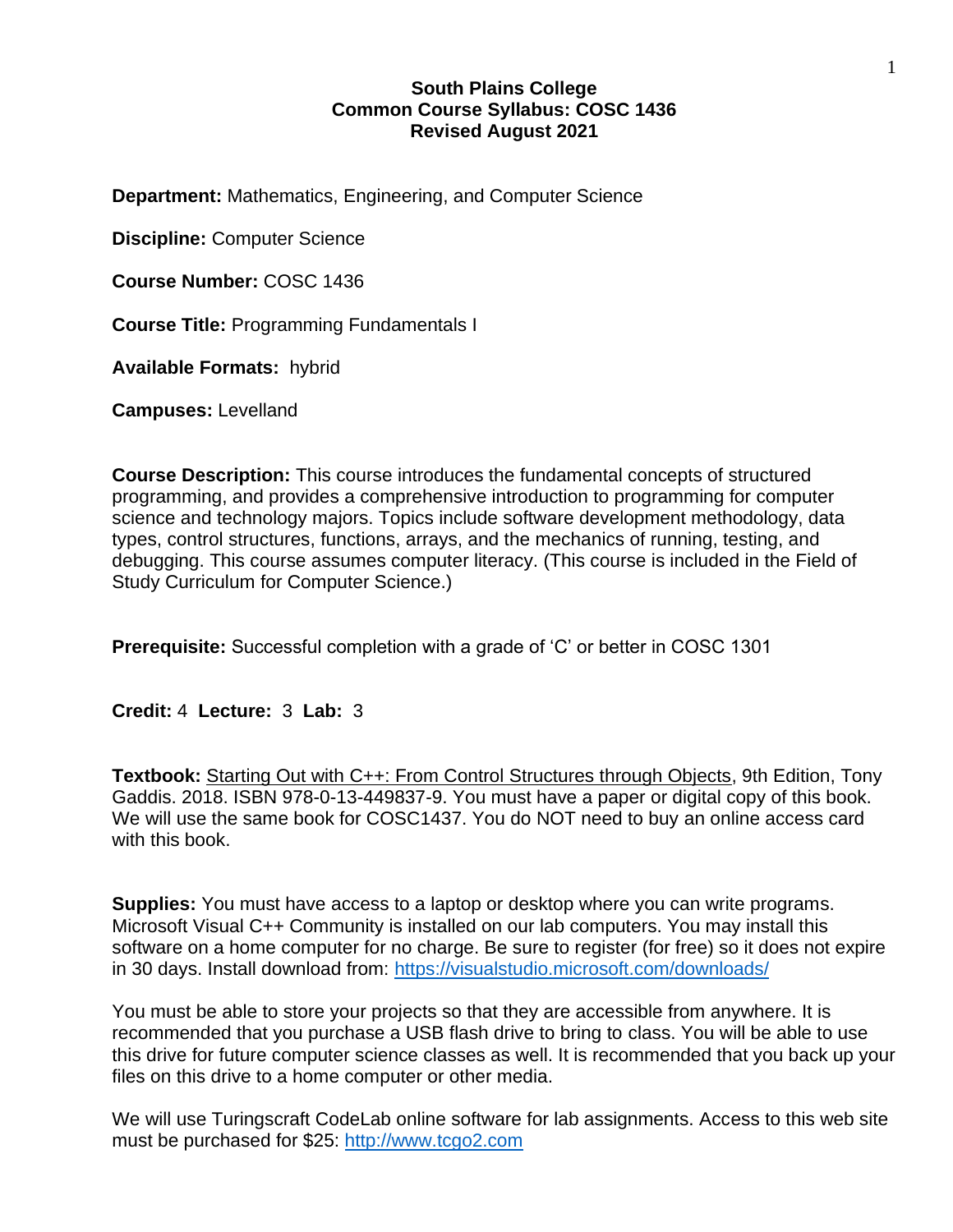# **This course partially satisfies a Core Curriculum Requirement**: None

# **Core Curriculum Objectives addressed:**

- **Communications skills**—to include effective written, oral and visual communication
- **Critical thinking skills**—to include creative thinking, innovation, inquiry, and analysis, evaluation and synthesis of information
- **Empirical and quantitative competency skills**—to manipulate and analyze numerical data or observable facts resulting in informed conclusions

**Student Learning Outcomes:** Upon completion of this course and receiving a passing grade, the student will be able to:

- 1. Describe how data are represented, manipulated, and stored in a computer.
- 2. Categorize different programming languages and their uses.
- 3. Understand and use the fundamental concepts of data types, structured programming, algorithmic design, and user interface design.
- 4. Demonstrate a fundamental understanding of software development methodologies, including modular design, pseudo code, flowcharting, structure charts, data types, control structures, functions, and arrays.
- 5. Develop projects that utilize logical algorithms from specifications and requirements statements.
- 6. Demonstrate appropriate design, coding, testing, and documenting of computer programs that implement project specifications and requirements.
- 7. Apply computer programming concepts to new problems or situations.

**Student Learning Outcomes Assessment:** A pre- and post-test questions will be used to determine the extent of improvement that the students have gained during the semester

**Course Evaluation:** There will be departmental final exam questions given by all instructors.

**Attendance/Student Engagement Policy:** Attendance and engagement are the most critical activities for success in this course. The instructor maintains records of the student's attendance and submission of assignments throughout the semester. The student is expected to attend at least eighty percent (80%) of the **total** class meetings **and** submit at least eighty percent (80%) of the **total** class assignments to have the best chance of success. If the student fails to meet these minimum requirements, the instructor may remove the student from the class with an X, upon their discretion, to help the student from harming their GPA. If the student can not receive an X, the instructor will assign an F.

Plagiarism violations include, but are not limited to, the following:

- 1. Turning in a paper that has been purchased, borrowed, or downloaded from another student, an online term paper site, or a mail order term paper mill;
- 2. Cutting and pasting together information from books, articles, other papers, or online sites without providing proper documentation;
- 3. Using direct quotations (three or more words) from a source without showing them to be direct quotations and citing them; or
- 4. Missing in-text citations.

Cheating violations include, but are not limited to, the following:

- 1. Obtaining an examination by stealing or collusion;
- 2. Discovering the content of an examination before it is given;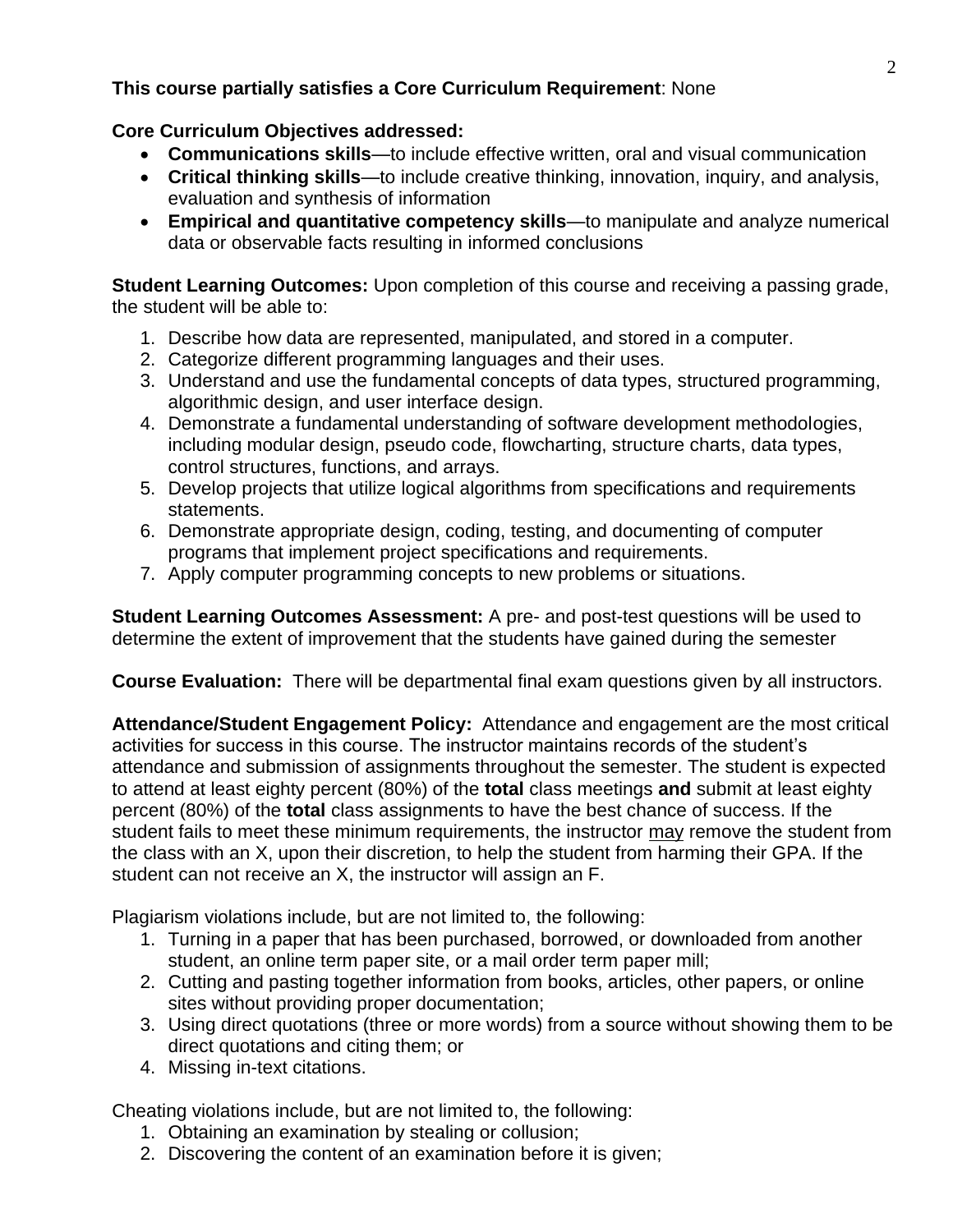- 3. Using an unauthorized source of information (notes, textbook, text messaging, internet, apps) during an examination, quiz, or homework assignment;
- 4. Entering an office or building to obtain an unfair advantage;
- 5. Taking an examination for another;
- 6. Altering grade records;
- 7. Copying another's work during an examination or on a homework assignment;
- 8. Rewriting another student's work in Peer Editing so that the writing is no longer the original student's;
- 9. Taking pictures of a test, test answers, or someone else's paper.

**COVID Syllabus Statement:** Consistent with the latest CDC recommendations, we have revised our guidance for students, faculty, and staff who have a known exposure or have tested positive. Anyone with a known exposure should wear a mask for 10 days and should seek a COVID-19 test on day five after exposure. If you test positive or develop symptoms, you should immediately self-isolate and seek a COVID-19 test. Please immediately notify your instructor, supervisor, and DeEtte Edens, Associate Director of Health and Wellness, any time you test positive for COVID-19. Anyone who tests positive is required to self-isolate for five days. Following the five-day isolation period, if you are asymptomatic or your symptoms are resolving, you may return to work or class but should wear a mask for five additional days. If you are still symptomatic, please contact DeEtte Edens at<dedens@southplainscollege.edu> or 806-716-2376 prior to your return date.

**Student Code of Conduct Policy**: Any successful learning experience requires mutual respect on the part of the student and the instructor. Neither instructor nor student should be subject to others' behavior that is rude, disruptive, intimidating, aggressive, or demeaning**.**  Student conduct that disrupts the learning process or is deemed disrespectful or threatening shall not be tolerated and may lead to disciplinary action and/or removal from class.

**Diversity Statement:** In this class, the teacher will establish and support an environment that values and nurtures individual and group differences and encourages engagement and interaction. Understanding and respecting multiple experiences and perspectives will serve to challenge and stimulate all of us to learn about others, about the larger world and about ourselves. By promoting diversity and intellectual exchange, we will not only mirror society as it is, but also model society as it should and can be.

**Disability Statement:** Students with disabilities, including but not limited to physical, psychiatric, or learning disabilities, who wish to request accommodations in this class should notify the Disability Services Office early in the semester so that the appropriate arrangements may be made. In accordance with federal law, a student requesting accommodations must provide acceptable documentation of his/her disability to the Disability Services Office. For more information, call or visit the Disability Services Office at Levelland (Student Health & Wellness Office) 806-716-2577, Reese Center (Building 8) 806-716-4675, or Plainview Center (Main Office) 806-716-4302 or 806-296-9611.

**Nondiscrimination Policy:** South Plains College does not discriminate on the basis of race, color, national origin, sex, disability or age in its programs and activities. The following person has been designated to handle inquiries regarding the non-discrimination policies: Vice President for Student Affairs, South Plains College, 1401 College Avenue, Box 5, Levelland, TX 79336. Phone number 806-716-2360.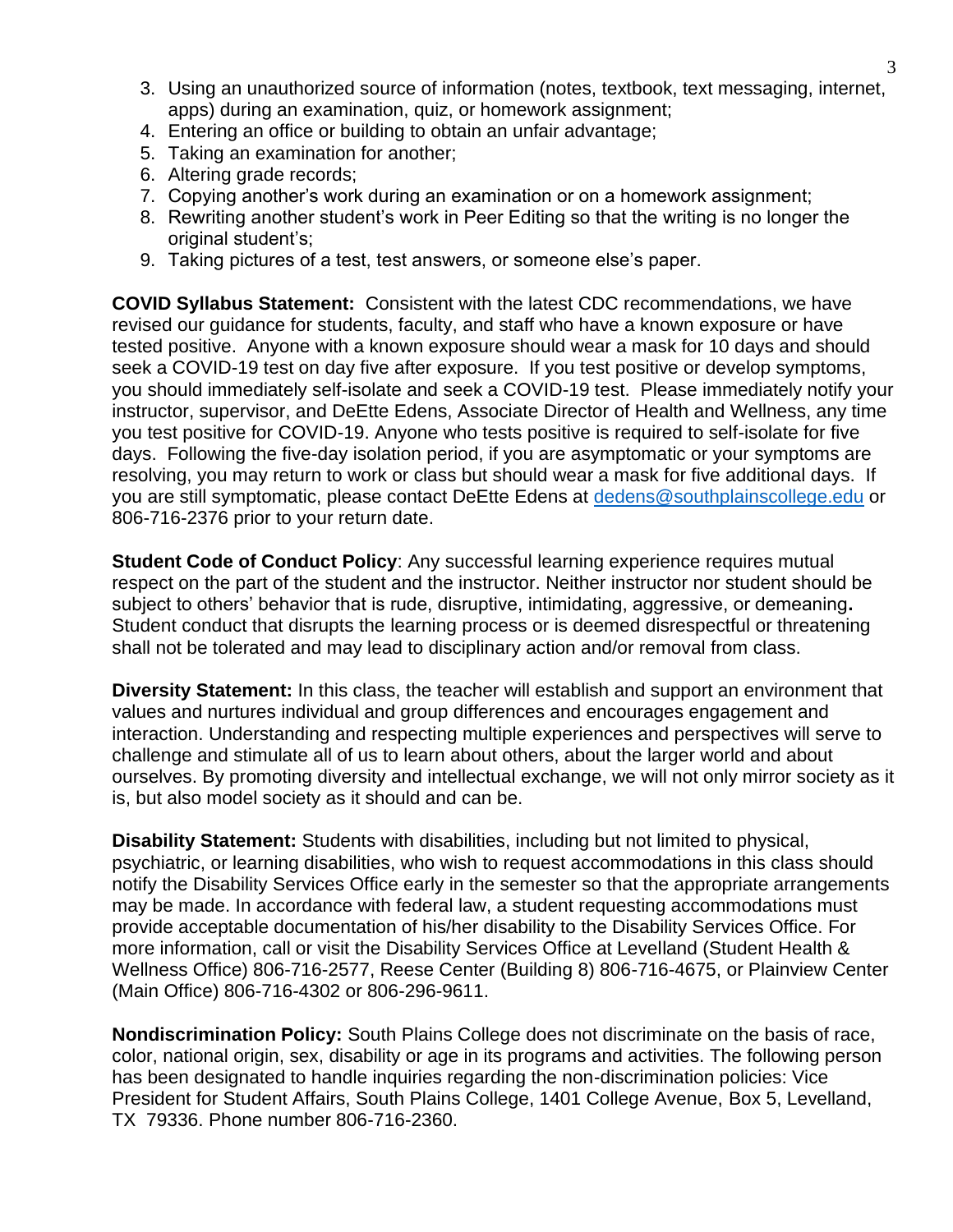**Title IX Pregnancy Accommodations Statement:** If you are pregnant, or have given birth within six months, Under Title IX you have a right to reasonable accommodations to help continue your education. To [activate](http://www.southplainscollege.edu/employees/manualshandbooks/facultyhandbook/sec4.php) accommodations you must submit a Title IX pregnancy accommodations request, along with specific medical documentation, to the Director of Health and Wellness. Once approved, notification will be sent to the student and instructors. It is the student's responsibility to work with the instructor to arrange accommodations. Contact the Director of Health and Wellness at 806-716-2362 or [email](http://www.southplainscollege.edu/employees/manualshandbooks/facultyhandbook/sec4.php) [rcanon@southplainscollege.edu](mailto:rcanon@southplainscollege.edu) for assistance.

**Campus Concealed Carry**: Texas Senate Bill - 11 (Government Code 411.2031, et al.) authorizes the carrying of a concealed handgun in South Plains College buildings only by persons who have been issued and are in possession of a Texas License to Carry a Handgun. Qualified law enforcement officers or those who are otherwise authorized to carry a concealed handgun in the State of Texas are also permitted to do so. Pursuant to Penal Code (PC) 46.035 and South Plains College policy, license holders may not carry a concealed handgun in restricted locations. For a list of locations and Frequently Asked Questions, please refer to the Campus Carry page at: <http://www.southplainscollege.edu/campuscarry.php> Pursuant to PC 46.035, the open carrying of handguns is prohibited on all South Plains College campuses. Report violations to the College Police Department at 806-716-2396 or 9- 1-1.

**SPC Bookstore Price Match Guarantee Policy:** If you find a lower price on a textbook, the South Plains College bookstore will match that price. The difference will be given to the student on a bookstore gift certificate! The gift certificate can be spent on anything in the store.

If students have already purchased textbooks and then find a better price later, the South Plains College bookstore will price match through the first week of the semester. The student must have a copy of the receipt and the book has to be in stock at the competition at the time of the price match.

The South Plains College bookstore will happily price match BN.com & books on Amazon noted as *ships from and sold by Amazon.com*. Online marketplaces such as *Other Sellers* on Amazon, Amazon's Warehouse Deals, *fulfilled by* Amazon, BN.com Marketplace, and peer-topeer pricing are not eligible. They will price match the exact textbook, in the same edition and format, including all accompanying materials, like workbooks and CDs.

A textbook is only eligible for price match if it is in stock on a competitor's website at time of the price match request. Additional membership discounts and offers cannot be applied to the student's refund.

Price matching is only available on in-store purchases. Digital books, access codes sold via publisher sites, rentals and special orders are not eligible. Only one price match per title per customer is allowed.

Note: The instructor reserves the right to modify the course syllabus and policies, as well as notify students of any changes, at any point during the semester.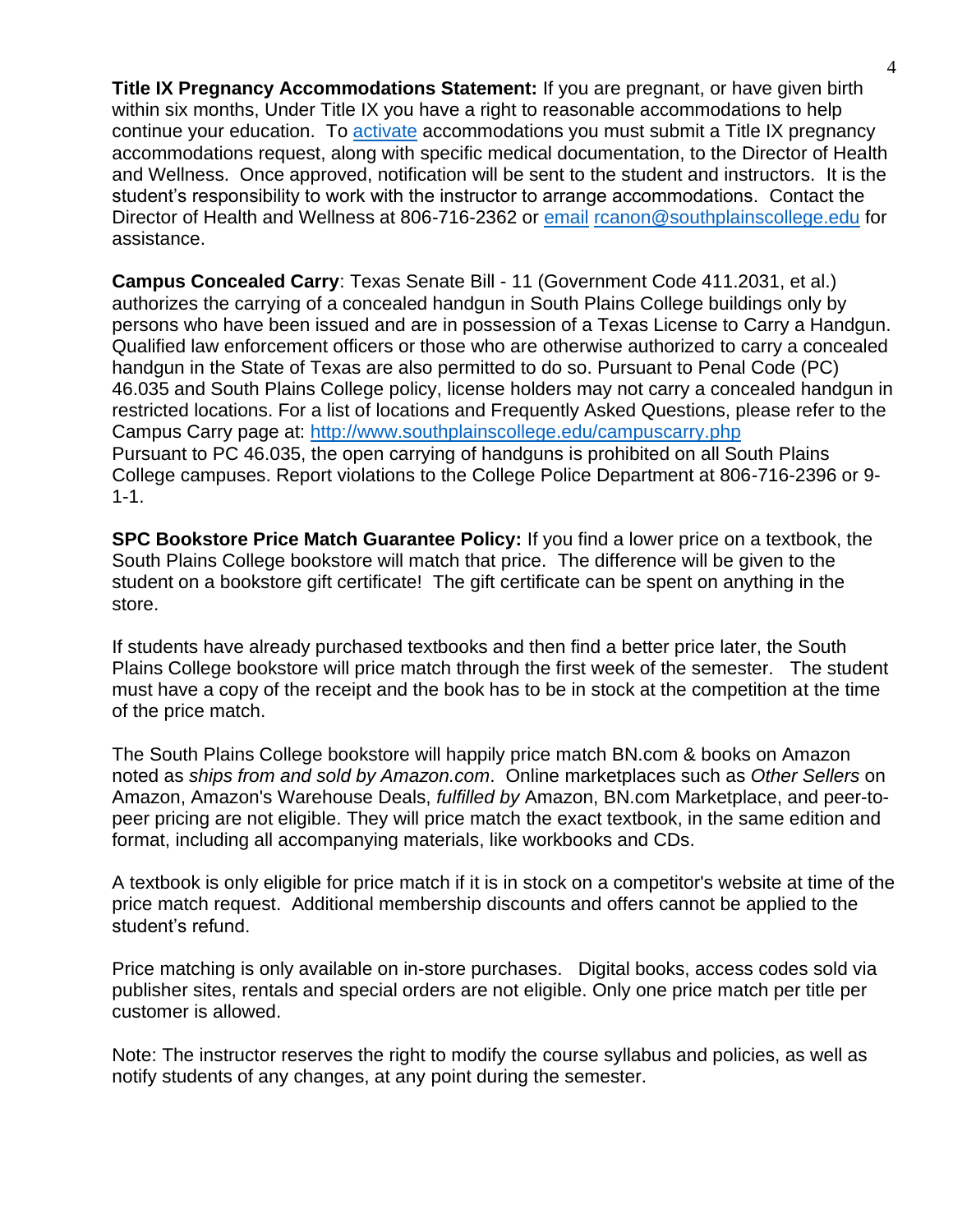# **SPC Tutors**

Tutoring is FREE for all currently enrolled students. Make an appointment or drop-in for help at any SPC location or online! Visit the link below to learn more about how to book an appointment, view the tutoring schedule, get to know the tutors, and view tutoring locations. <http://www.southplainscollege.edu/exploreprograms/artsandsciences/teacheredtutoring.php>

#### **Tutor.com**

You also have 180 FREE minutes of tutoring with tutor.com each week, and your hours reset every Monday morning. Log into Blackboard, click on the "Course Resources" link on the lefthand side to access "Tutor.com."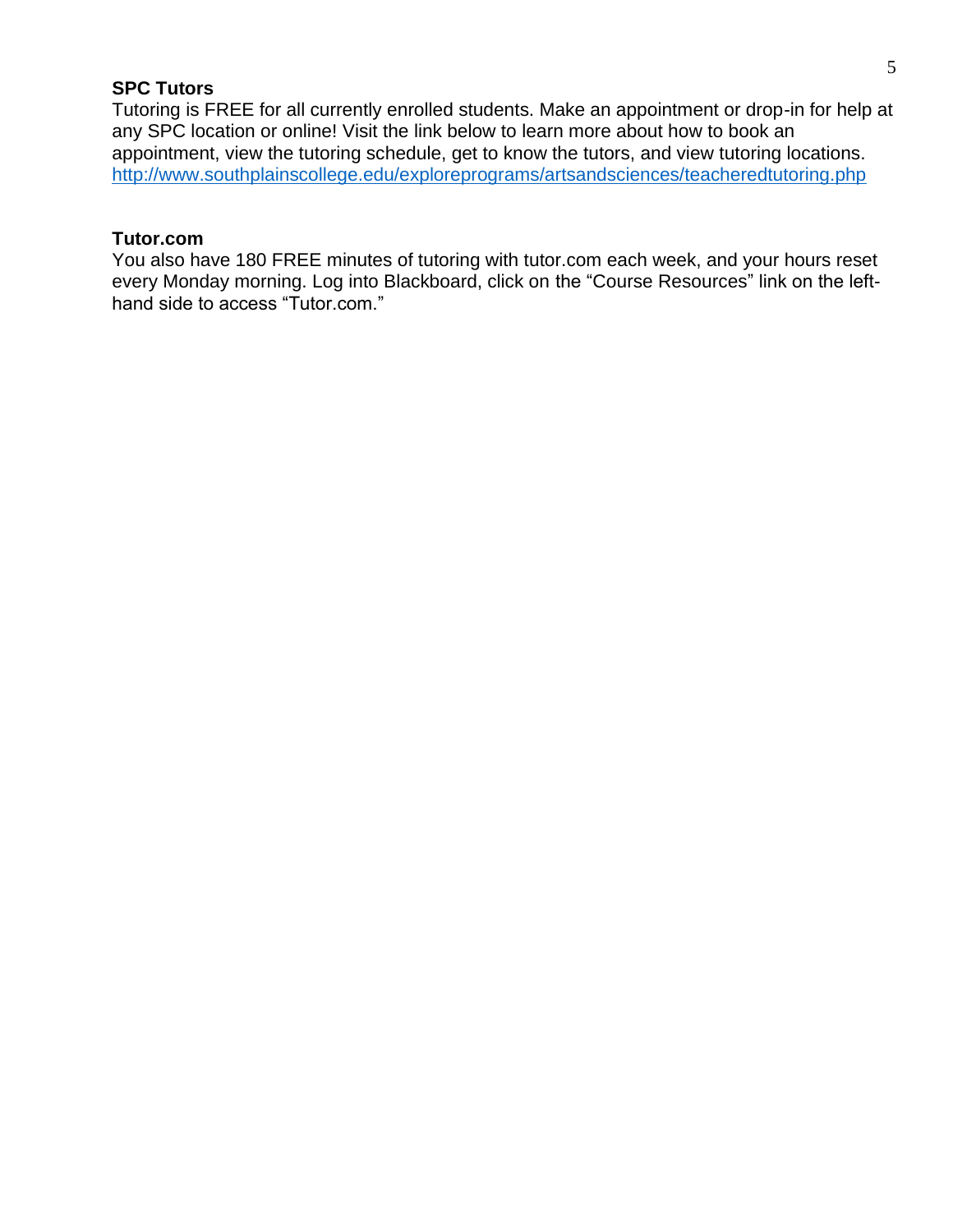| Time:         | Section 001: M/W 1:00 PM - 3:30 PM (Mondays Face to Face, Wednesdays Online)   |
|---------------|--------------------------------------------------------------------------------|
|               | Section 002: T/Th 9:30 AM - 12:00 PM (Tuesdays Face to Face, Thursdays Online) |
|               | <b>Course Title: Programming Fundamentals 1</b>                                |
| Instructor:   | Dr. Pathirage, Don                                                             |
| Room:         | Levelland Math Building 125B                                                   |
| <b>Phone:</b> | 806-716-2666 (email preferred)                                                 |
| Email:        | dpathirage@southplainscollege.edu                                              |

### **Office Hours:**

| Mon (F2F) | Tues (F2F)                                                                                                             | <b>Weds (Online)</b> | <b>Thurs (Online)</b> | <b>Friday (Online)</b>                                        |
|-----------|------------------------------------------------------------------------------------------------------------------------|----------------------|-----------------------|---------------------------------------------------------------|
|           | 12:15PM-1:00PM    12:00PM-1:00PM    12:15PM-1:00PM    12:00PM-1:00PM<br>3:00PM-4:00PM   2:15PM -3:30PM   3:00PM-4:00PM |                      |                       | 12:00PM-1:30PM<br>2:15PM-3:30PM $\parallel$ Or by appointment |

**Academic Conduct:** You may discuss the lab and programming assignments with your classmates, but you must code, debug, and execute the projects on your own. Copying of another student's work or allowing your work to be copied is considered plagiarism and a failing grade for that assignment will be given to all parties involved. Cell phones MUST be turned off and put away during class and testing periods. Calculators will NOT be allowed during exams.

**Assignment Policy:** Current assignments and due dates will be announced in the class. **Students are expected to read the current chapter before coming to class.** During the scheduled lab, there will be lab exercises to complete during the lab. (CodeLab assignments can be finished on your own time). All assignments will be given a Due Date.

All assignments will be given a *Due Date*. Assignments turned in late will have 10 points deducted for each day and will be accepted *no later* than three days past the due date. **Lab attendance is required, and students are expected to stay for the full lab time. Your work schedule or any other schedules must not overlap with the class schedule.**

**Grading Policy:** There will be 3 major exams and a comprehensive final. All exams **must** be taken in person. No student will be exempt from the final. Your lab grade will be calculated from CodeLab grades, in-class lab assignments, and programming assignments. Your final grade will be computed as follows:

| Major Exams (3): 50% |            |
|----------------------|------------|
| Final Exam:          | <b>20%</b> |
| Lab Grade:           | 30%        |

All tests will count towards the final grade, i.e. no exam grades will be "dropped". Only students that miss an exam due to a college-approved absence are eligible to take the makeup exam. If you miss an exam, it is your responsibility to contact me as soon as possible using email. If permission is granted for a makeup exam, I will want it to be taken before the next class meeting. Missing an exam is a serious matter and it is up to the student to take the proper action, otherwise, a zero will be assigned as the exam grade.

## **Additional Course Objectives:**

- To develop the ability to correctly analyze a variety of problems and generate appropriate algorithmic solutions.
- To instill the principles of top-down, structured design when using the procedural programming paradigm.
- To understand the basics of computer hardware and the steps of software development.
- To understand how computers represent and store data.
- To produce programs which use conditional execution structures, iteration structures, and functions.
- To produce programs which use appropriate data types: simple variables, structures, arrays, strings, and multidimensional arrays.
- To explore the syntax and usage of the C++ programming language as a means of accomplishing the above objectives.